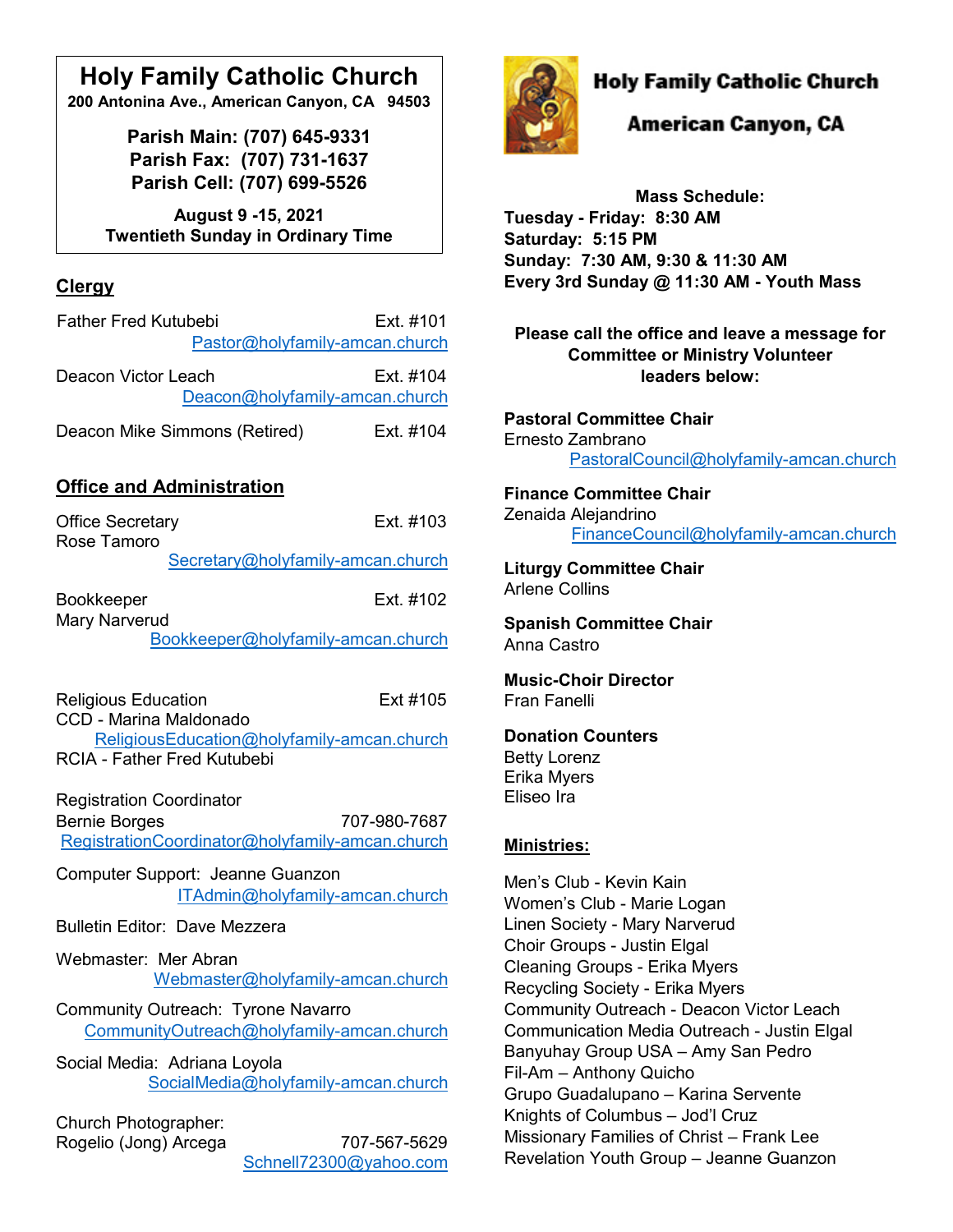#### **Challenge for the second week in August**

This coming Sunday we will celebrate the Feast of the Assumption of the Blessed Virgin Mary. According to the New Testament, when did Mary die, what type of funeral service was held for her, and where was she buried?

See the answers to these questions following the daily readings and the Sunday lectionary posting.

#### **Daily Readings for the second week of August**

Monday, August 9th Deuteronomy 10:12-22 Psalm 147:12-15, 19-20 Matthew 17:22-27

Tuesday, August 10th 2 Corinthians 9:6-10 Psalm 112:1-2, 5-9 John 12:24-26

- Wednesday, August 11th Deuteronomy 34:1-12 Psalm 66:1-3, 5, 8, 16-17 Matthew 18:15-20
- Thursday, August 12th Joshua 3:7-11, 13-17 Psalm 114:1-6 Matthew 18:21–19:1
- Friday, August 13th Joshua 24:14-29 Psalm 16:1-2, 5, 7-8, 11 Matthew 19:13-15

#### Saturday, August 14th

 Revelation Rv 11:19; 12:1-6, 10 Psalm 45:10, 11, 12, 16 1 Corinthians 15:20-27 Luke 1:39-56







**Holy Family Catholic Church** 

American Canyon, CA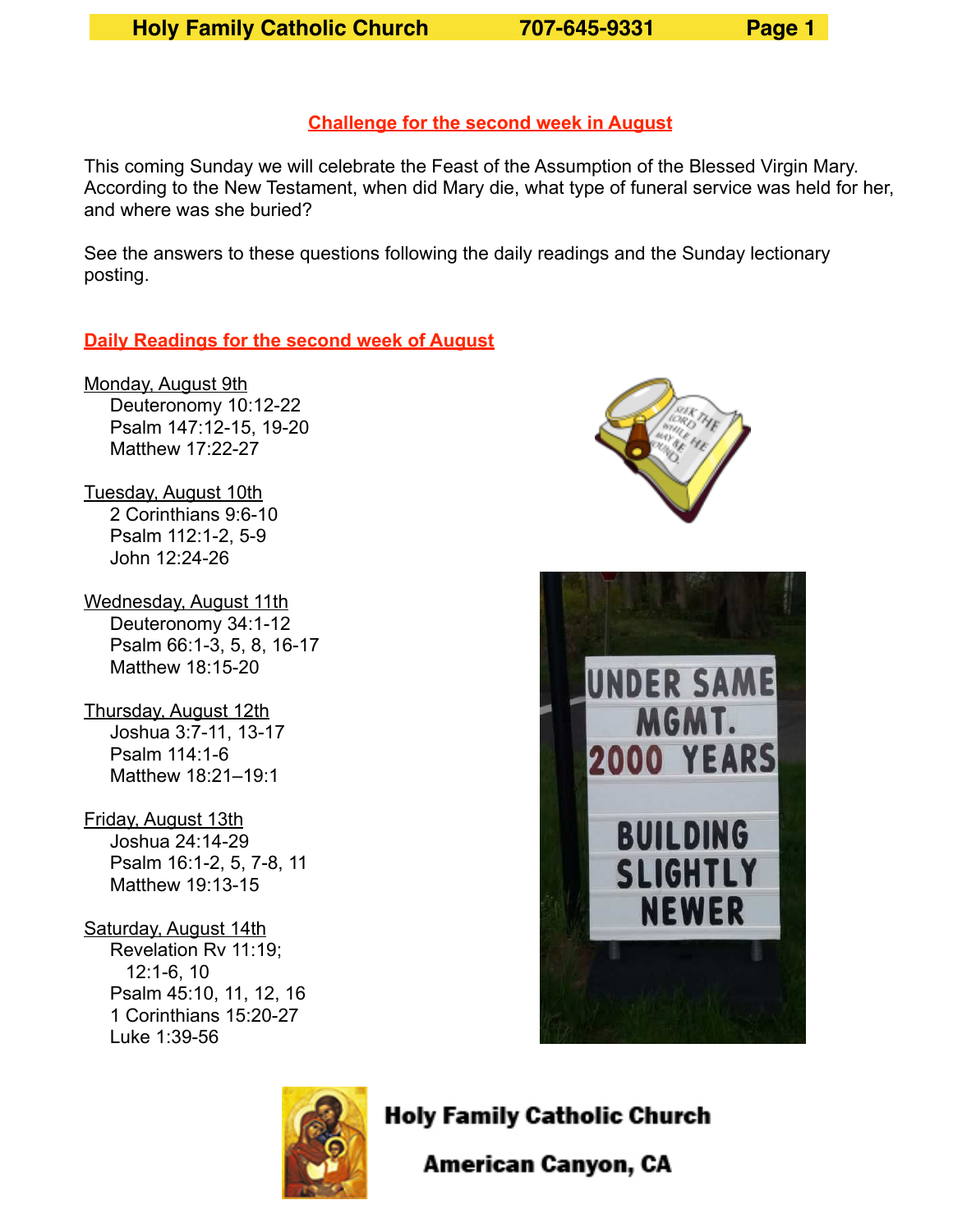#### **Sunday Readings for August 15th (Twientieth Sunday in Ordinary Time):**

#### **Sunday, August 15th (Solemnity of the Assumption of the Blessed Virgin Mary**

**First Reading from the First Book of Chronicles 15:3-4, 15-16; 16:1-2** - David assembled all the peoples of Israel, put the Ark of the Covenant in a tent, gave offerings to God, and blessed the people in the name of the Lord.

**Responsorial Psalm 132:6-7, 9-10, 13-14** -**"Lord, go up to the place of your rest, you and the ark of your holiness."** 

**Second Reading from Paul's 1st Letter to the Corinthians 15:54–57** - It had been written: *Death is swallowed up in victory. Where, O death, is your victory? Where, O death, is your sting?* Paul tells the people that if they remove sin from their lives, then the sting of death will be removed also and they will live in immortality.

**Gospel of Luke 11:27-28** - A woman in the crowd yelled out, "Blessed is the womb that carried you and the breasts at which you nursed." And Jesus replied, "Rather, blessed are those who hear the word of God and observe it."

#### **This week's answer**

All of those questions are bogus, meant to trap you. Likely, you didn't succumb to them. For starters, nothing is specifically mentioned about Mary's death in scripture. There is certainly no mention about a funeral, nor of the burial of Mary. So how does this feast day find its way into our faith and belief?

Observed on the 15th of August each year, the feast of the Assumption of the Blessed Virgin Mary is celebrated by the Roman Catholic Church as well as those in the Eastern Orthodox tradition as the bodily taking up of Mary into heaven at the end of her earthly life.

The official statement of this dogma was made by Pope Pius XII in 1950; hence, it is a relatively new official feast day in the Church. Pope Pius declared that Mary "having completed the course of her earthly life was assumed body and soul into heavenly glory," thus completing Mary's victory over sin and death. In Pius' statement, the Assumption is said to have been a divine gift to her as the Mother of God. This dogma of the Assumption followed from the 1854 definition of Mary's [Immaculate Conception](https://en.wikipedia.org/wiki/Immaculate_Conception) (her free-



dom from [original sin](https://en.wikipedia.org/wiki/Original_sin)) and both developed from the recognition of her status as the [Mother of God,](https://en.wikipedia.org/wiki/Mother_of_God) meaning that she was without sin, preserved from corruption, spared from physical death, resurrected, received into heaven, and a recipient of corporeal glory.

In the Orthodox Churches, this feast is referred to as the "Dormition of the Theotokos," meaning the falling asleep of the Mother of God. This belief is slightly different from that of the Roman Church. This belief from the Eastern tradition, indicates that Mary died a natural death, that her soul was received by Christ, but that her body was really only in a state of sleep and was resurrected on the third day (similar to Jesus) and that her body was also taken up to heaven in anticipation of the general resurrection at the end of time.

The [Assumption of the Virgin Mary in art](https://en.wikipedia.org/wiki/Assumption_of_the_Virgin_Mary_in_art) has been a popular subject, especially since the 12th century, long before Pope Pius' declaration of the Assumption (as shown to the upper right).